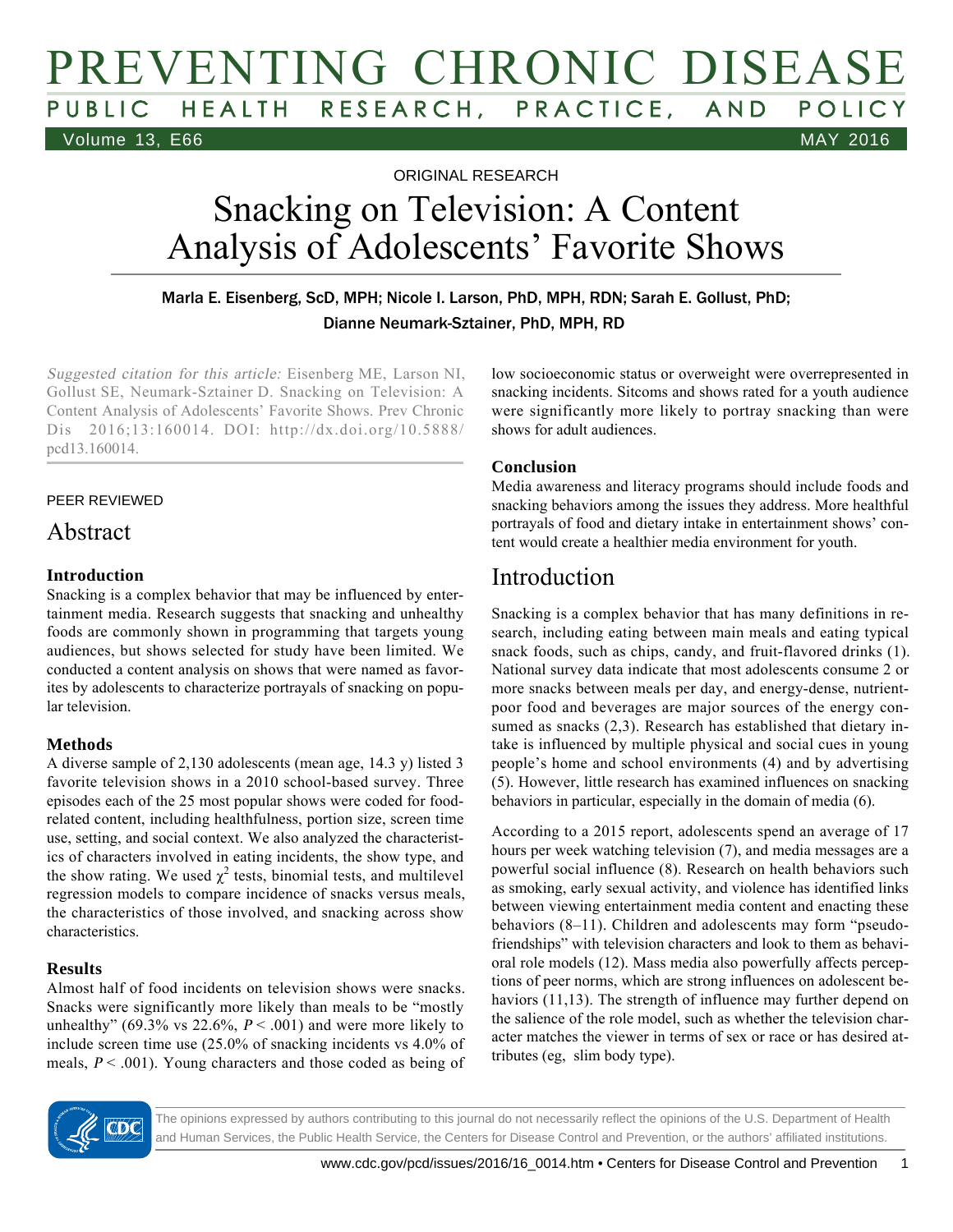Existing research on the portrayal of food on television has focused almost exclusively on advertising and has suggested associations between food marketing and children's dietary intake and weight (5). However, programming itself accounts for a far greater proportion of viewing time than do advertisements. New technology increasingly permits viewing without advertising (which has led to an increase in product placement within shows), giving programming content greater relevance. Little information is available on the portrayal of foods on popular television shows, and most studies are outdated (14–19). However, a small body of recent literature found that snacking and unhealthy snack foods are commonly shown in programming that targets young audiences  $(19-21)$ .

A limitation of recent studies is the sample of media content selected for analysis. Researchers selected programming on the basis of its intended audience (ie, children), which may differ from what young people actually watch (22). Therefore, viewers' actual exposure to unhealthy content may be inaccurately estimated by studies restricted to youth programming. Similarly, existing studies restricted their parameters to single television networks (eg, Disney channel [19–21]) that do not represent the breadth of content available to youth.

This study builds on the limited extant literature on the relationship between media programming and snacking behaviors among youth, using an innovative design. Write-in survey data were collected from a diverse population-based sample of adolescents to identify favorite programs, and popular programs were contentanalyzed. The main research objective was to characterize portrayals of snacking, including frequency, healthfulness, portion size, and characters' use of screens while consuming food. Snacking was compared with eating meals as a reference point for the portrayal of food on television. Because on-screen behaviors may differ for population subgroups and because some characters may be relatable or desirable for young viewers, we also examined the demographic characteristics and weight status of the characters involved. Finally, we examined snacking portrayals by show type (eg, sitcom) and by intended audience. Understanding ways in which snacking behavior is portrayed in popular television will inform recommendations for families and future study of associations with eating patterns among youth.

# Methods

### Population, setting, and design

In 2010, 2,793 adolescents attending public middle schools and high schools in Minneapolis/St. Paul, Minnesota, completed surveys as part of a cross-sectional, population-based study of weight and related behaviors (EAT 2010) (23). Participants were split among middle school (grades 6–8; 46.1%) and high school (grades 9–12; 53.9%). Almost half were male (46.8%), and the sample was racially and ethnically diverse (18.9% white, 29.0% African American, 19.9% Asian American, 16.9% Hispanic, 3.7% Native American, and 11.6% mixed or other race), reflecting the demographic profile of participating schools (24).

Participants were asked to write in the titles of their 3 favorite television shows. One or more favorite shows were named by 2,130 participants (mean age, 14.3 y [standard deviation, 2.0 y]), yielding 653 unique shows. Favorite shows were ranked by weighting each participant's first listed show more highly than the second show, which counted more than the third show. We excluded entries that were broad topic areas (eg, sports, music videos), networks (eg, MTV), or sports or music events (eg, 106 & Park) and included only shows with characters, scenes, dialogue, and plot. Closely related shows such as CSI, CSI: NY, and CSI: Miami were combined and considered as the original version (22). The 25 most popular shows were content analyzed (Appendix); 54.8% of the EAT 2010 sample listed 1 or more of these top 25 shows.

Three episodes of each show were randomly selected from the 2010 season and were accessed via online services (eg, network website, Netflix). Coding was done in 2 batches of 3 coders for the first 10 shows and 2 coders for the remaining 15 shows, with 1 original coder training the 2 new coders. Interrater reliability was ascertained for each batch. The University of Minnesota's Institutional Review Board's Human Subjects Committee approved all protocols used in EAT 2010 and determined that this analysis was exempt from review.

### Coding instrument and variables

A coding instrument was created on the basis of previous research for EAT 2010 to assess on-screen food-related incidents, characters traits, and show characteristics (14,16,17). The team developed and revised the coding instrument in multiple iterations and pilot tested it with episodes of the same shows from other seasons before it was finalized. An accompanying codebook was used to detail assessment of each item to enhance consistency across coders.

Coders recorded any time a food was shown or referenced on screen (ie, a *food incident*), and 6 measures were the focus of this analysis. We employed a definition of snacking as a food incident that was not part of a meal. Incident type indicated whether a food incident was breakfast, lunch, dinner, or a snack. Several onscreen cues were used to identify meals, including time of day (eg, food eaten in a cafeteria during the school day was coded as lunch), number of foods (eg, multiple food items served at a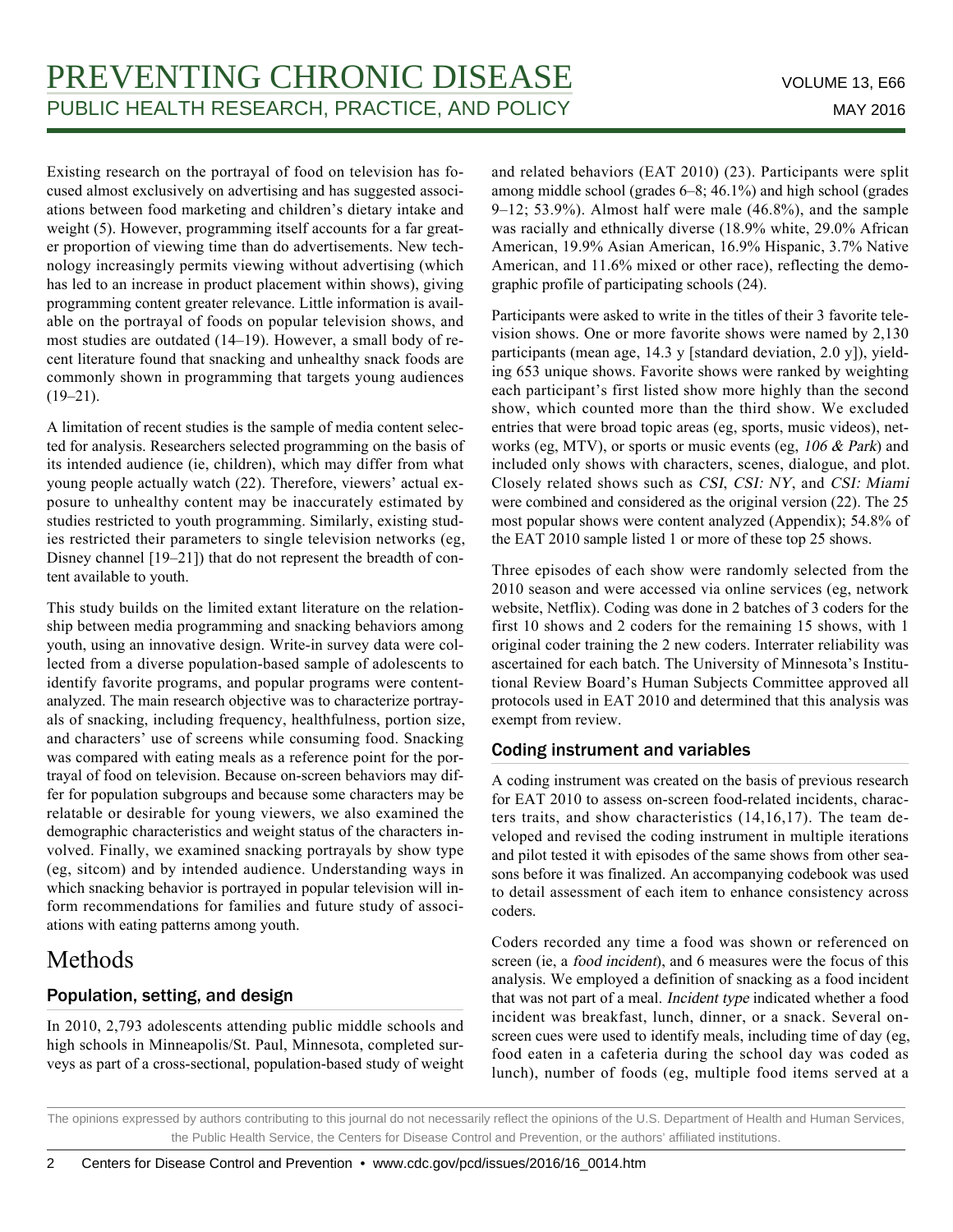table), dialogue spoken (eg, "Another dinner got away from you?"), and other context (eg, table set for a family). Food incidents outside of meals were coded as snacks. When typical snack foods were eaten during a meal (eg, chips with a burger), the incident was coded as a meal. Of the 559 food incidents coded across 75 episodes, type could not be determined (eg, foods shown in the background of a scene) for 163 (29.2%), and these were excluded from analysis.

The overall healthfulness of a food incident was coded as mostly healthy (eg, well balanced meals, fruit, vegetables, lean proteins, cheese, yogurt), mostly unhealthy (eg, baked desserts, candy, potato chips, snack foods, sugared cereal), or unclear (typically when an incident was referenced rather than shown). When multiple foods were shown, the incident was coded for the overall balance (eg, "chicken, corn, mashed potatoes, milk, crumble, undeterminable item" was coded as mostly healthy; "pretzel snack bags, cake, ketchup, mustard, other undeterminable food" was coded as mostly unhealthy). If foods were shown being eaten by a character, coders noted whether the portion was excessive (ie, much more than is appropriate for the given meal type, for example, with food heaping over the plate or a character taking multiple servings). Examples include "bucket of cheese," "plate full of bacon smothered in pancake syrup, sausage links, milk."

Non–food-related aspects of each incident were also coded. Screen time was coded as a television, computer, or similar electronic device in use during the incident. Two additional items were used to describe food incidents, including the physical setting (eg, eating at school, eating at a table at home) and the social context (eg, eating alone or with others).

Two show characteristics were used in this analysis. Show type was coded as sitcom, cartoon, or drama. Parental Guide ratings were ascertained on the basis of information taken from the show's website or the Internet Movie Database website (www.imdb.com) and were combined into 3 categories for analysis: youth audience (TV-Y and TV-G), general audience (TV-PG), and older audience (TV-14 and TV-MA).

Characteristics of the main and supporting characters in each show were recorded (22). Briefly, characters' socioeconomic status (SES) was coded as "poor/lower class," indicated by material goods (eg, cars, clothing, housing) or references to Medicaid, food shortage, or other needs of low-SES people; or "wealthy/upper class," indicated by material goods (eg, a known celebrity, expensive car, large home) or references to extreme wealth. All other characters were coded as "average/middle class." A character's weight status was coded as "thin/underweight" if the character appeared thinner than normal with obvious clavicle bones, facial

bones, rib cage, or other bones protruding; if the character's body mass index (BMI) were calculated, it would be less than 18.5 kg/ m<sup>2</sup>. A character's weight status was coded as "overweight" if the character had excess body fat (eg, obvious pot belly); if the character's BMI were calculated, it would likely be from 25.0 to 30.0  $\text{kg/m}^2$ . A character's weight status was coded as "obese" if the character carried an excessive amount of weight; if the character's BMI were calculated, it would likely be more than 30 kg/m<sup>2</sup>. All other characters were coded as "average weight."

### Data collection

The data collection protocol was identical in both batches of coding (shows 1–10 and 11–25). Each episode was coded using a 3 step viewing process. First, coders identified all incidents to be coded and noted characters involved in each relevant scene. Second, coders entered all relevant information into the coding instrument. A third and final viewing ensured that all information was captured and appropriately coded.

Intercoder reliability was calculated at the end of the coder training periods, using episodes of select shows in a previous season, and was completed for the 2 batches separately. Cohen's κ statistic is appropriate for categorical variables and adjusts for chance agreement (25). In the first batch, individual items that had a  $\kappa$  of less than 0.70 were reviewed by the team and revised to finalize the coding instrument. Discrepancies during the training of the second set of coders were resolved by the lead coder from the first group. Food and beverage items from shows 1 through 10 had a mean  $\kappa$  of 0.73, and food and beverage items from shows 11 through 25 had a mean κ of 0.98. Character demographics from shows 1 through 10 had a mean κ of 0.81, and character demographics from shows 11 through 25 had a mean κ of 1.00, indicating excellent reliability (25).

### Data analysis

Four data sets were created to address this study's research questions: favorite television shows ( $n = 25$ ), food incidents ( $n = 396$ ), main and supporting characters ( $n = 366$ ), and a combined data set of characters involved in food incidents ( $n = 971$ ). For example, if 3 characters were shown eating a meal together, this single incident would generate 3 separate cases, 1 for each character.

We used these data sets separately and in combination for analysis; we used  $\chi^2$  tests to compare snacks with meals in favorite television shows and tested differences in the characters involved in snacking versus meal incidents. In addition, 2-sided binomial tests were used to test differences in the characteristics of those involved in snacking incidents compared with the overall sample of characters across all shows. Finally, multilevel regression models

The opinions expressed by authors contributing to this journal do not necessarily reflect the opinions of the U.S. Department of Health and Human Services, the Public Health Service, the Centers for Disease Control and Prevention, or the authors' affiliated institutions.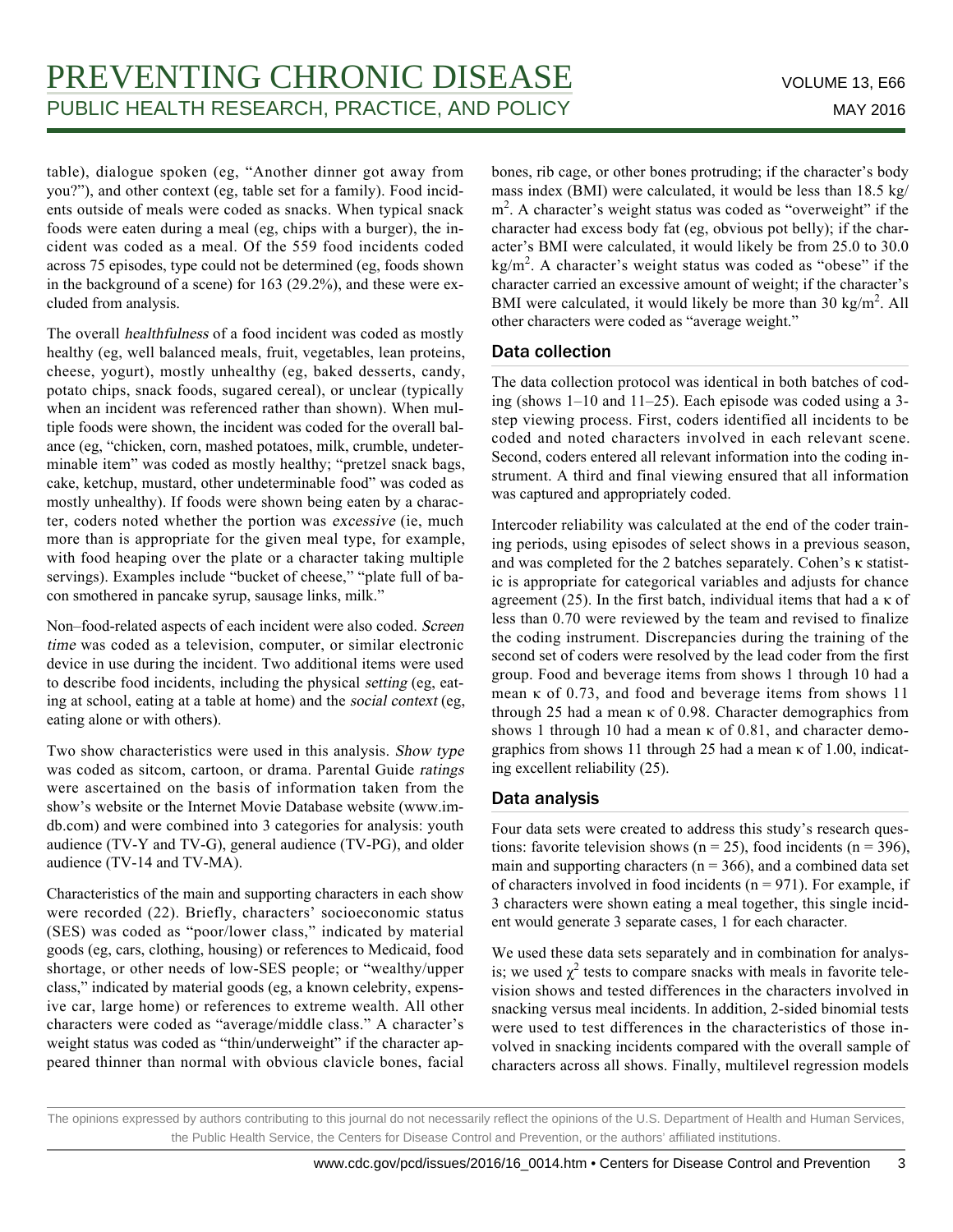were used to test associations between snacking characteristics and show characteristics, clustering food incidents within the same show to permit accurate inference. Predicted probabilities of each snacking characteristic were generated from these models. Analyses were conducted using SAS version 9.3 (SAS Institute, Inc). Significance was set at an ɑ level of .05.

### Results

### Snack versus meal portrayals

Food incidents were common in this sample of shows; 92.0% of coded episodes included at least 1 incident (mean = 5.3 incidents/ episode; range, 0–17). Almost half of food incidents (48.5%) were snacks and the rest were breakfasts (11.1%), lunches (14.4%) or dinners (26.0%). Food incidents coded as snacks were significantly more likely to be "mostly unhealthy" than foods coded as meals (69.3% vs 22.6%,  $P < .001$ ) (Table 1).

Among the 396 food incidents,  $63.6\%$  (n = 252) were shown, and  $36.4\%$  (n = 144) were referenced or mentioned by characters but not shown. Of the incidents of food shown on screen, 135 involved food shown being consumed by a character, and significant differences were noted between snacks and meals (Table 1). For example, 25% of snacking incidents included screen time (ie, television or computer use while eating), compared with only 4.0% of meal incidents ( $P < .001$ ). There were no differences in the proportion of incidents involving excessive portion sizes in snacks versus meals.

### Characters involved in food incidents

Table 2 shows the descriptive demographic and weight status variables of all main and supporting characters in the top 25 favorite shows ( $n = 366$ ). More than half of characters were male (58.9%) and most were adults. Most characters were coded as white (76.8%) and as being of average SES (81.1%). Most were coded as thin or of average weight (86.0%).

Two comparisons were made using the 971 distinct character-food incidents: 1) the demographic and weight characteristics of those involved in snack versus meal incidents, and 2) the demographic and weight characteristics of those involved in snack incidents compared with the total sample of 366 characters (Table 2). Several significant differences emerged: 32.2% of characters in meal incidents were children or adolescents, but 41.8% of those in snack incidents were in these age groups ( $P = .01$ ). The proportion of snack incidents that included children or adolescents (41.8%) was also significantly higher than the overall proportion of child and adolescent characters (32.5%,  $P < .001$ ). Involvement in snacks versus meals also differed by characters' apparent SES; 9.4% of snacking incidents including characters coded as lower SES, compared with 3.5% of meal incidents ( $P < .001$ ) and 4.0% of characters overall  $(P < .001)$ . Overweight characters were shown in snacking incidents at almost twice the rate of meal incidents  $(10.3\% \text{ vs } 5.6\%, P = .03)$  but were not overrepresented in snacking scenes compared with the total sample of characters (9.6%).

### Differences across shows

Sitcoms were significantly more likely than other types of shows to portray snacking, and shows rated for a general or a youth audience were more likely to show snacking than shows intended for adult audiences (Table 3). Cartoons were significantly more likely to portray excessive consumption of snacks (37.5%) than sitcoms (2.8%) or dramas (0%;  $P = .05$ ). There were no significant differences in excessive consumption of snacks or screen time with snacks across show types or ratings.

## Discussion

In this sample of popular shows, snacks were shown often and typically included unhealthy foods or behaviors, such as watching television while eating. Snacking incidents disproportionately included characters in certain demographic groups (eg, youth, low-SES) and overweight characters. Snacking was also more common in sitcoms than in other types of shows and less common in shows that target adult audiences. Our findings generally align with the limited number of recent studies showing a high prevalence of snacking, unhealthy foods, and poor dietary patterns in entertainment programming (19–21), but they are the first in a sample of shows named as popular by youth. Young people experience a media environment that normalizes unhealthy foods and snacking behaviors, which is expected to contribute to unhealthy eating behaviors among viewers.

Although snacking behaviors on television shows may seem innocuous, extensive research has demonstrated that on-screen behaviors create social norms of behavior that are then seen as typical or expected by viewers (5,10). Characters may be seen as pseudofriends and role models (10,26). Peer modeling raises concerns that frequent viewing of characters snacking, particularly on unhealthy food items, may contribute to these same behaviors in viewers when they are seen as normative for those with similar demographic characteristics or desirable body types. Furthermore, frequent unhealthy snacking by thin or average-weight characters may set up unrealistic expectations about dietary behaviors and weight gain over time. More frequent snacking among children and adolescents on television (and higher rates of snacking in shows that target youth audiences) may create a norm of snacking, especially among young characters who may be the most salient

The opinions expressed by authors contributing to this journal do not necessarily reflect the opinions of the U.S. Department of Health and Human Services, the Public Health Service, the Centers for Disease Control and Prevention, or the authors' affiliated institutions.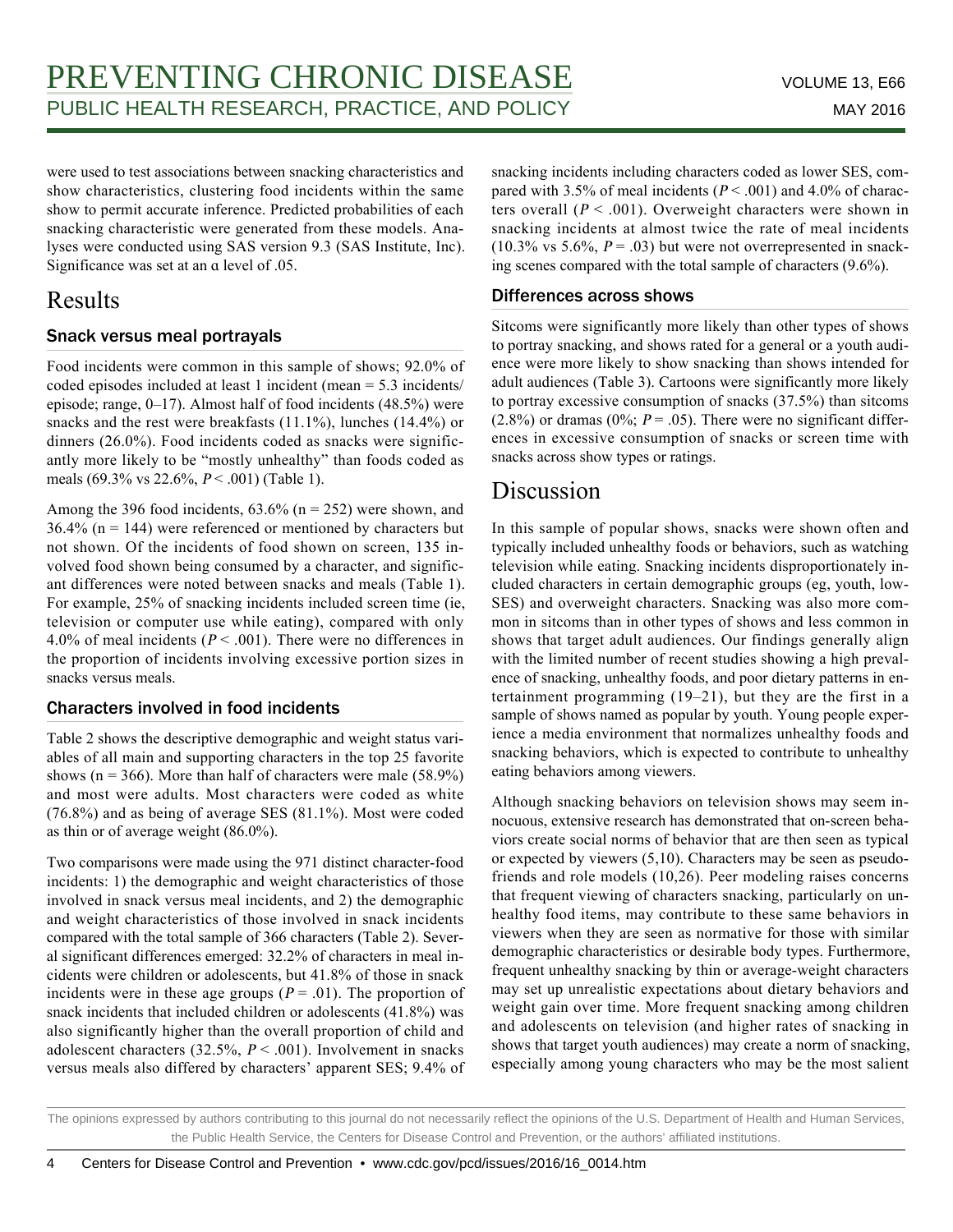on-screen "peers" to young viewers. Similarly, characters coded as lower income were more often involved in snacking incidents. Such images contribute to expectations of poor dietary intake in populations that already have a high prevalence of obesity (26) and may promote negative stereotypes (27).

This study has several strengths. The shows analyzed were listed as favorites by a diverse sample of adolescents. This sampling method allowed us to analyze television shows that were actually popular among adolescents rather than those that simply target adolescent audiences. In addition, coding 3 episodes of 25 shows identified a large number of food incidents, which permitted statistically valid comparisons across incident, character, and show characteristics.

This study also has limitations. First, certain types of entertainment programming could not be meaningfully coded, such as sports shows or music video shows. Scripted shows (the focus of this study) make up a large portion of the television schedule, but other formats likely include portrayals of food and food-related behaviors (18). Similarly, less popular shows — nominated as favorites by almost half the student sample — were not included in this analysis. Findings may therefore not apply to all shows that youth favor. Second, snacking is difficult to define; the type of food, the quantity of food consumed, the time of day it was consumed, and other factors contribute to the interpretation of whether the food eaten was a snack or a meal (28,29). Although interrater reliability was high for this item ( $\kappa = 0.98$  in both batches) and television content creators rely on easily interpretable cues to establish a scene (eg, a set table to indicate a meal), viewers may understand eating instances differently, on the basis of their experiences. Finally, favorite shows were nominated in 2010 and portrayals of snacking may have changed in recent years.

Findings provide the basis for continued research that examines on-screen unhealthy snacking behaviors in relation to eating among youth. Detailed exploration is needed of ways in which youth identify with particular characters, perceive on-screen behaviors as normative, and adapt their behavior to understand underlying mechanisms. Both the content of entertainment media and the advertising between segments should be routinely included in studies of media influence on health behaviors.

Findings on the portrayal of unhealthy snacking add to research on media content (8–11), which has led to recommendations for reduced screen time, parental coviewing with youth, and media regulation. Media awareness and literacy programs should include foods and snacking behaviors among the issues they cover, to break the links between on-screen behavior, perceived norms, and health behaviors. Within the entertainment industry, adoption of voluntary guidelines for more healthful portrayals of dietary intake in show content, as has been done for smoking depictions, would parallel industry changes in advertising and create a healthier media environment for youth.

# Acknowledgments

This study was supported by grant no. R01HL084064 from the National Heart, Lung, and Blood Institute and by grant no. R03HD079504 from the National Institute of Child Health and Human Development. The content is solely the responsibility of the authors and does not necessarily represent the official views of the funder.

# Author Information

Corresponding Author: Marla E. Eisenberg, ScD, MPH, Division of General Pediatrics and Adolescent Health, Department of Pediatrics, University of Minnesota, 717 Delaware St SE, Minneapolis, MN 55414. Telephone: 612-624-9462. Email: eisen012@umn.edu.

Author Affiliations: Nicole I. Larson, Dianne Neumark-Sztainer, Division of Epidemiology and Community Health, University of Minnesota School of Public Health, Minneapolis, Minnesota; Sarah E. Gollust, Division of Health Policy and Management, University of Minnesota School of Public Health, Minneapolis, Minnesota.

# References

- 1. Johnson GH, Anderson GH. Snacking definitions: impact on interpretation of the literature and dietary recommendations. Crit Rev Food Sci Nutr 2010;50(9):848–71.
- 2. Piernas C, Popkin BM. Trends in snacking among U.S. children. Health Aff (Millwood) 2010;29(3):398–404.
- US Department of Agriculture, Agricultural Research Service. 3. Snacks: percentages of selected nutrients contributed by food and beverages consumed at snack occasions, by gender and age. What we eat in America, National Health and Nutrition Examination Survey 2011–2012. http://www.ars.usda.gov/ba/ bhnrc/fsrg. Accessed April 12, 2016.
- 4. Larson N, Story M. A review of environmental influences on food choices. Ann Behav Med 2009;38(Suppl 1):S56–73.
- 5. Institute of Medicine, National Research Council. Food marketing to children and youth: threat or opportunity? Washington (DC): National Academies Press; 2006.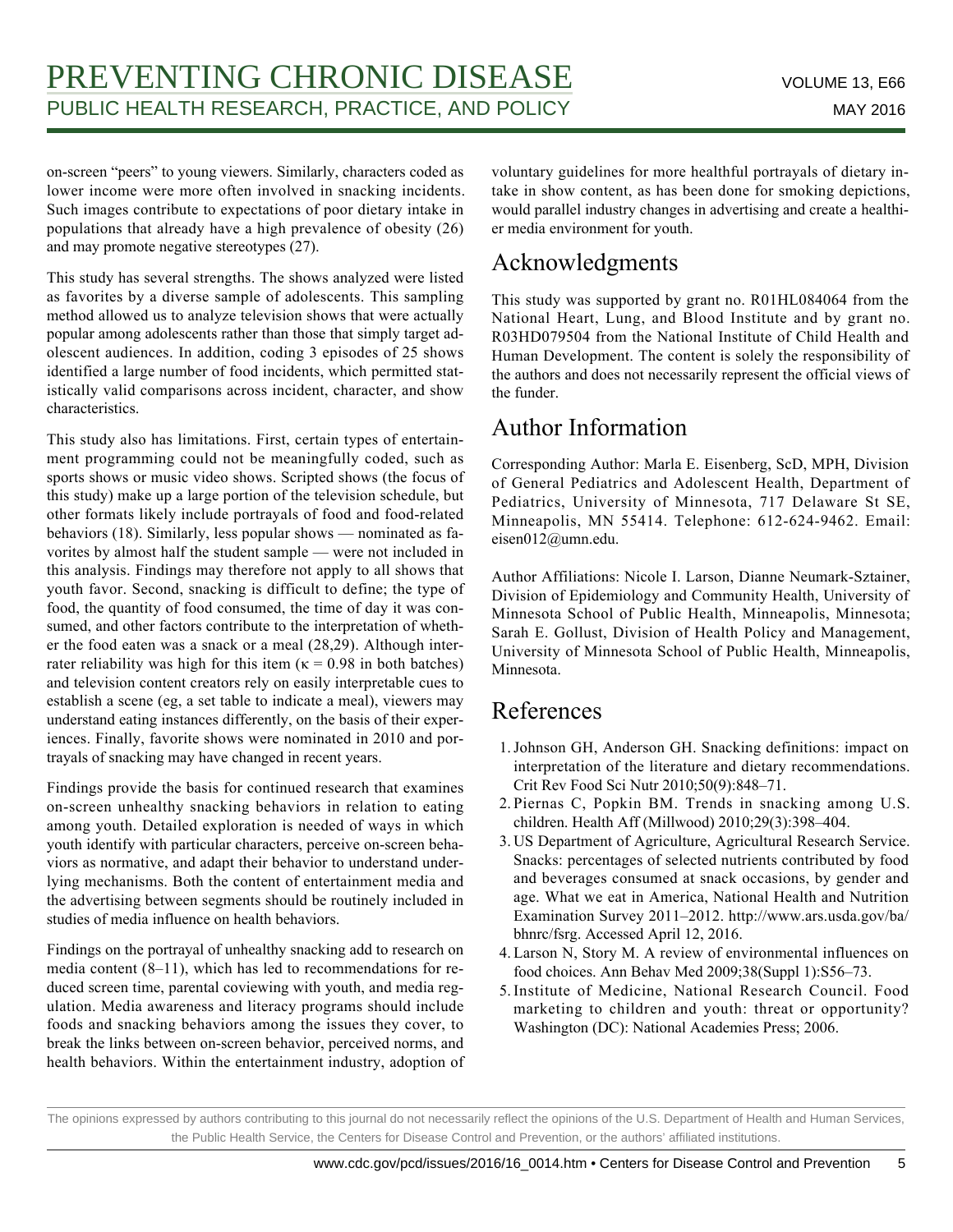- 6. Larson N, Story M. A review of snacking patterns among children and adolescents: what are the implications of snacking for weight status? Child Obes 2013;9(2):104–15.
- 7. Nielsen. The total audience report; 2015. http:// www.nielsen.com/us/en/insights/reports/2015/the-totalaudience-report-q1-2015.html. Accessed April 12, 2016.
- 8. Strasburger VC, Jordan AB, Donnerstein E. Children, adolescents, and the media: health effects. Pediatr Clin North Am 2012;59(3):533–87, vii.
- 9. National Cancer Institute. Tobacco control monograph 19: the role of the media in promoting and reducing tobacco use; 2008. http://www.cancercontrol.cancer.gov/tcrb/. Accessed April 12, 2016.
- 10. Centers for Disease Control and Prevention (CDC). Smoking in top-grossing movies — United States, 2010. MMWR Morb Mortal Wkly Rep 2011;60(27):910–3.
- 11. Gunther AC, Bolt D, Borzekowski DLG, Liebhart JL, Dillard JP. Presumed influence on peer norms: how mass media indirectly affect adolescent smoking. J Commun 2006; 56(1):52–68.
- 12. Giles DC. Parasocial interaction : a review of the literature and a model for future research. Parasocial Interaction  2015; 3269(September).
- 13. Gunther BA, Storey JD. The influence of presumed influence. 2003;199–215.
- 14. Story M, Faulkner P. The prime time diet: a content analysis of eating behavior and food messages in television program content and commercials. Am J Public Health 1990; 80(6):738–40.
- 15. Larson MS. Health related-messages embedded in prime-time television entertainment. Health Commun 1991;3(3):175–84.
- 16. Way WL. Food-related behaviors on prime-time television. J Nutr Educ 1983;15(3):105–9.
- 17. Byrd-Bredbenner C, Grasso D, Finckenor M. Nutrition messages on prime-time television programs. Topics in Clinical Nutrition 2001;16(4):61–72.
- 18. Speers SE, Harris JL, Schwartz MB. Child and adolescent exposure to food and beverage brand appearances during prime-time television programming. Am J Prev Med 2011; 41(3):291–6.
- 19. Radnitz C, Byrne S, Goldman R, Sparks M, Gantshar M, Tung K. Food cues in children's television programs. Appetite 2009; 52(1):230–3.
- 20. Scully P, Reid O, Macken A, Healy M, Saunders J, Leddin D, et al. Food and beverage cues in UK and Irish childrentelevision programming. Arch Dis Child 2014;99(11):979–84.
- 21. Roseman MG, Poor M, Stephenson TJ. A content analysis of food references in television programming specifically targeting viewing audiences aged 11 to 14 years. J Nutr Educ Behav 2014;46(1):20–5.
- 22. Eisenberg ME, Carlson-McGuire A, Gollust SE, Neumark-Sztainer D. A content analysis of weight stigmatization in popular television programming for adolescents. Int J Eat Disord 2015;48(6):759–66.
- 23. Neumark-Sztainer D, Wall MM, Larson N, Story M, Fulkerson JA, Eisenberg ME, et al. Secular trends in weight status and weight-related attitudes and behaviors in adolescents from 1999 to 2010. Prev Med 2012;54(1):77–81.
- 24. Minnesota Department of Education. Data center. Data reports and analytics. http://w20.education.state.mn.us/MDEAnalytics/ Data.jsp. Accessed April 5, 2016.
- 25. Landis JR, Koch GG. The measurement of observer agreement for categorical data. Biometrics 1977;33(1):159–74.
- 26. Frederick CB, Snellman K, Putnam RD. Increasing socioeconomic disparities in adolescent obesity. Proc Natl Acad Sci USA 2014;111(4):1338–42.
- 27. Gollust SE, Eboh I, Barry CL. Picturing obesity: analyzing the social epidemiology of obesity conveyed through US news media images. Soc Sci Med 2012;74(10):1544–51.
- 28. Wadhera D, Capaldi ED. Categorization of foods as "snack" and "meal" by college students. Appetite 2012;58(3):882–8.
- Wansink B, Payne CR, Shimizu M. "Is this a meal or snack?" 29. Situational cues that drive perceptions. Appetite 2010; 54(1):214–6.

The opinions expressed by authors contributing to this journal do not necessarily reflect the opinions of the U.S. Department of Health and Human Services, the Public Health Service, the Centers for Disease Control and Prevention, or the authors' affiliated institutions.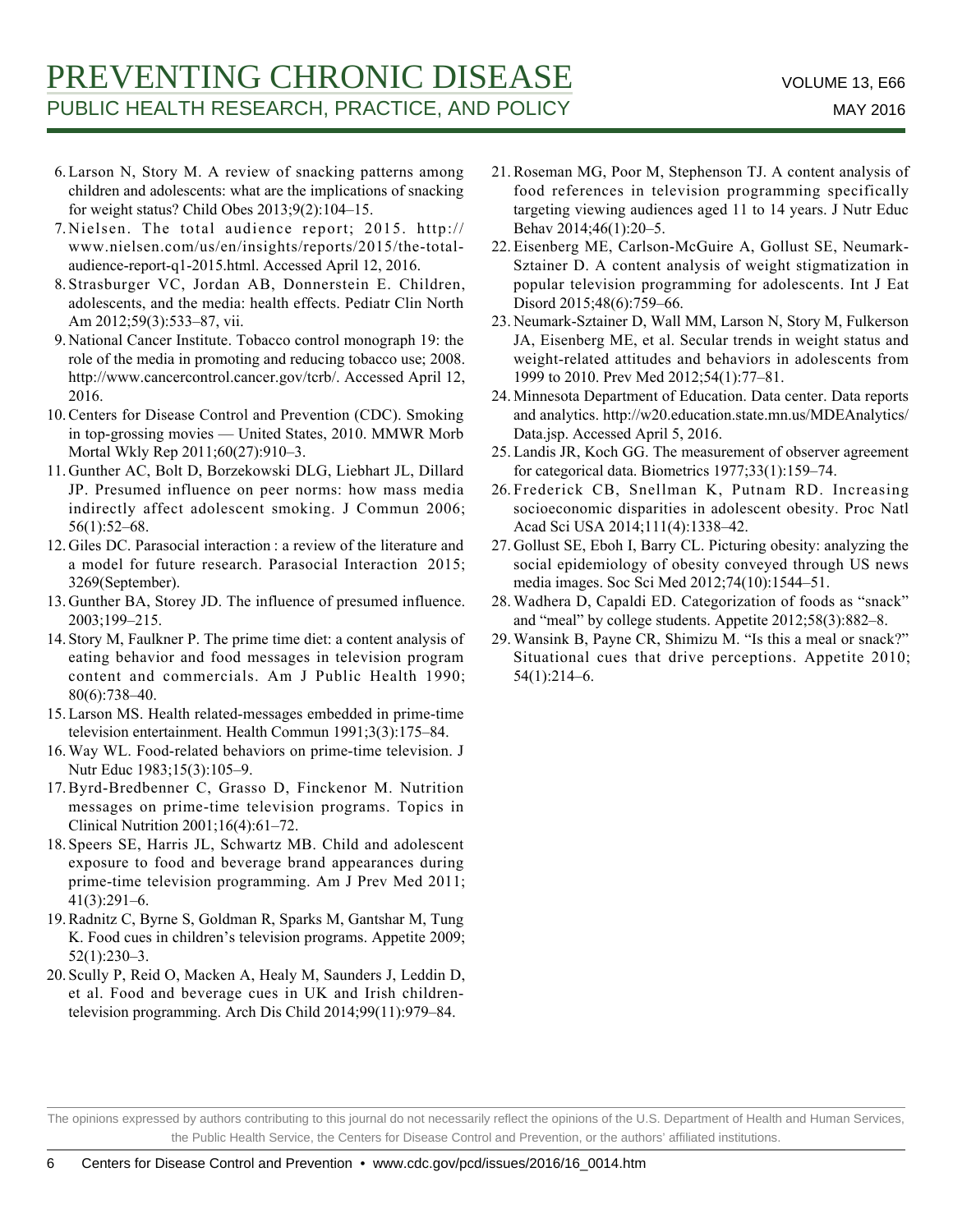## Tables

#### Table 1. Characteristics of Food Incidents (N = 252) Portrayed in Adolescents' 25 Favorite Television Shows, Minnesota, 2010

| Characteristic                        | Snacks, %    | Meals, % | $x^2$ | PValue |  |  |
|---------------------------------------|--------------|----------|-------|--------|--|--|
| <b>Healthfulness<sup>a</sup></b>      |              |          |       |        |  |  |
| Mostly healthy                        | 23.4         | 52.9     | 88.2  | < .001 |  |  |
| Undeterminable                        | 7.3          | 24.5     |       |        |  |  |
| Mostly unhealthy                      | 69.3         | 22.6     |       |        |  |  |
| Excessive portion sizeb               |              |          |       |        |  |  |
| No                                    | 90.0         | 92.0     | 0.16  | .69    |  |  |
| Yes                                   | 10.0         | 8.0      |       |        |  |  |
| Included screen time use <sup>b</sup> |              |          |       |        |  |  |
| No                                    | 75.0         | 96.0     | 12.7  | < .001 |  |  |
| Yes                                   | 25.0         | 4.0      |       |        |  |  |
| Physical setting <sup>b</sup>         |              |          |       |        |  |  |
| At school                             | 3.3          | 6.7      |       | < .001 |  |  |
| At a table (at home)                  | 3.3          | 40.0     | 45.1  |        |  |  |
| At home (but not at table)            | 33.3         | 10.7     |       |        |  |  |
| At a sit-down restaurant              | 13.3         | 26.7     |       |        |  |  |
| At a fast-food restaurant             | 3.3          | 1.3      |       |        |  |  |
| At work                               | 11.7         | 9.3      |       |        |  |  |
| "On the run"                          | 0.0          | 0.0      |       |        |  |  |
| Other                                 | 31.7         | 5.3      |       |        |  |  |
| Social context <sup>b</sup>           |              |          |       |        |  |  |
| Alone                                 | 16.7         | 13.3     | 8.0   | .05    |  |  |
| With peers                            | 71.7         | 54.7     |       |        |  |  |
| With family member(s)                 | 11.7         | 30.7     |       |        |  |  |
| Other                                 | $\mathsf{o}$ | 1.3      |       |        |  |  |

<sup>a</sup> Overall healthfulness of a food incident was coded as mostly healthy (eg, well balanced meals, fruit, vegetables, lean proteins, cheese, yogurt), mostly unhealthy (eg, baked desserts, candy, potato chips, snack foods, sugared cereal), or unclear (typically when an incident was referenced rather than shown). When multiple foods were shown, the incident was coded for overall balance.

<sup>b</sup> Of 135 incidents of food consumed on screen.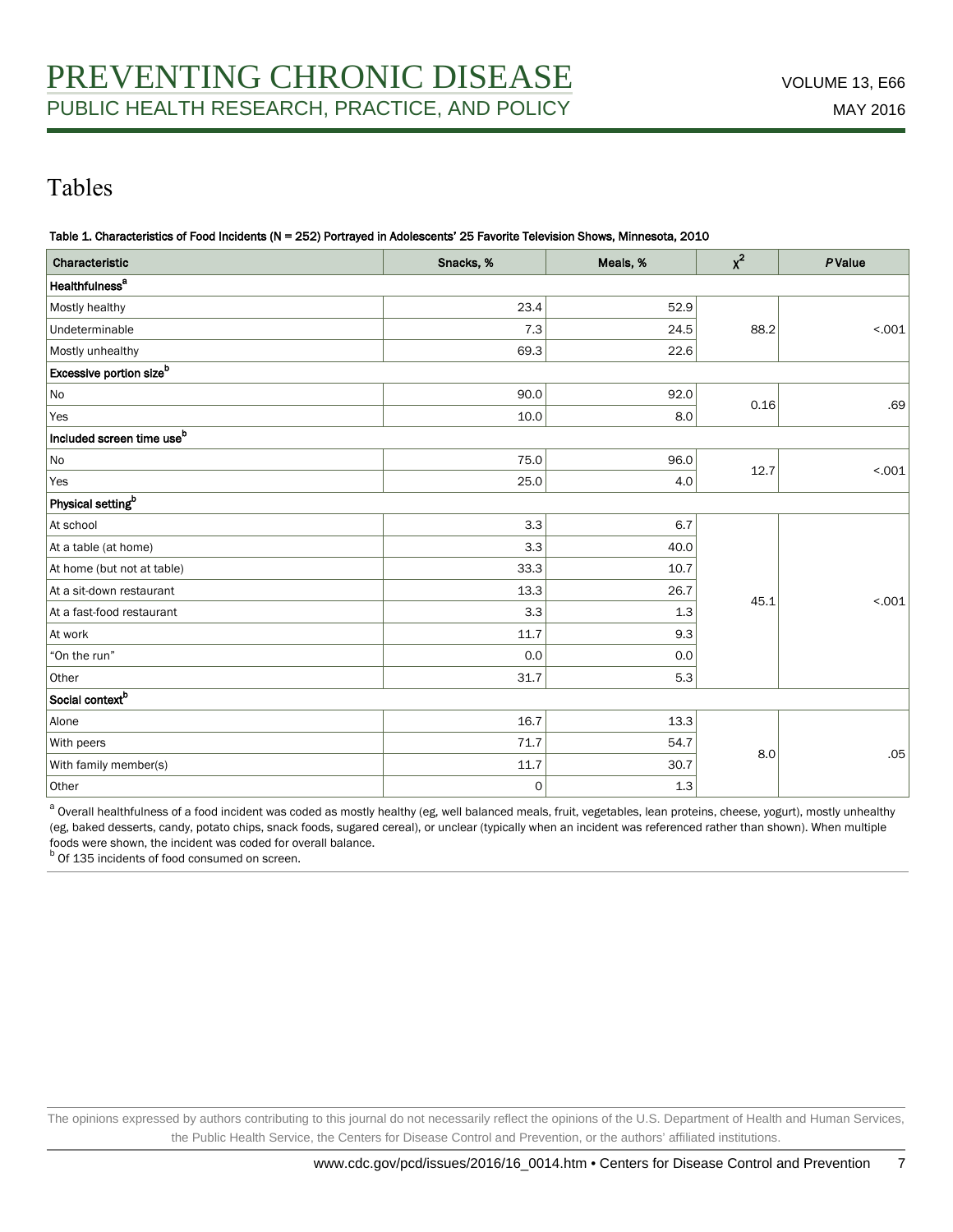#### Table 2. Characteristics of Characters (N = 366) Involved in Food Incidents (N = 971) in Adolescents' 25 Favorite Television Shows, Minnesota, 2010

| Characteristic                      | Total %      | Snack Incidents, % | Meal Incidents, % |  |  |  |  |
|-------------------------------------|--------------|--------------------|-------------------|--|--|--|--|
| <b>Sex</b>                          |              |                    |                   |  |  |  |  |
| Male                                | 58.9         | 62.8               | 60.6              |  |  |  |  |
| Female                              | 41.1         | 37.2               | 39.4              |  |  |  |  |
| Snacks vs meals: $\chi^2$ , P value | 0.42, .52    |                    |                   |  |  |  |  |
| Snacks vs total: z score, P value   | 1.59, .11    |                    |                   |  |  |  |  |
| Age group                           |              |                    |                   |  |  |  |  |
| Child/adolescent (<20 y)            | 32.5         | 41.8               | 32.2              |  |  |  |  |
| Young adult (20-29 y)               | 17.2         | 13.4               | 17.9              |  |  |  |  |
| Adult $(≥30 y)$                     | 50.3         | 44.8               | 49.9              |  |  |  |  |
| Snacks vs meals: $\chi^2$ , P value | 9.14, .01    |                    |                   |  |  |  |  |
| Snacks vs total: z score, P value   | 3.98, < .001 |                    |                   |  |  |  |  |
| Race/ethnicity                      |              |                    |                   |  |  |  |  |
| White                               | 76.8         | 80.2               | 78.9              |  |  |  |  |
| Other                               | 23.2         | 19.8               | 21.1              |  |  |  |  |
| Snacks vs meals: $\chi^2$ , P value | 0.22, .64    |                    |                   |  |  |  |  |
| Snacks vs total: z score, P value   | 1.60, .11    |                    |                   |  |  |  |  |
| Socioeconomic status <sup>a</sup>   |              |                    |                   |  |  |  |  |
| Poor/lower class                    | 4.0          | 9.4                | 3.5               |  |  |  |  |
| Average/middle class                | 81.1         | 72.7               | 71.2              |  |  |  |  |
| Wealthy/upper class                 | 14.9         | 17.9               | 25.3              |  |  |  |  |
| Snacks vs meals: $\chi^2$ , P value | 17.3, < .001 |                    |                   |  |  |  |  |
| Snacks vs total: z score, P value   | 5.56, < .001 |                    |                   |  |  |  |  |
| Weight <sup>b</sup>                 |              |                    |                   |  |  |  |  |
| Thin/underweight and average weight | 86.0         | 87.0               | 90.9              |  |  |  |  |
| Overweight                          | 9.6          | 10.3               | 5.6               |  |  |  |  |
| Obese                               | 4.4          | 2.7                | 3.5               |  |  |  |  |
| Snacks vs meals: $\chi^2$ , P value | 6.78, .03    |                    |                   |  |  |  |  |
| Snacks vs total: z score, P value   |              |                    | 0.59, .28         |  |  |  |  |

Abbreviation: BMI, body mass index.

<sup>a</sup> Characters' socioeconomic status (SES) coded as "poor/lower class," indicated by material goods (eg, cars, clothing, housing) or references to Medicaid, food shortage, or other needs of low-SES people. Characters coded as "wealthy/upper class," indicated by material goods (eg, a known celebrity, expensive car, large home) or references to extreme wealth. All other characters coded as "average/middle class."

<sup>b</sup> A character's weight status was coded as "thin/underweight" if the character appeared thinner than normal with obvious clavicle bones, facial bones, rib cage, or other bones protruding; if the character's BMI were calculated, it would be <18.5 kg/m<sup>2</sup>. A character's weight status was coded as "overweight" if the character had excess body fat (eg, obvious pot belly); if the character's BMI were calculated, be 25.0-30.0 kg/m<sup>2</sup>. A character's weight status was coded as "obese" if the character carried an excessive amount of weight; if the character's BMI were calculated, it would likely be >30.0 kg/m<sup>2</sup>. All other characters were coded as "average weight."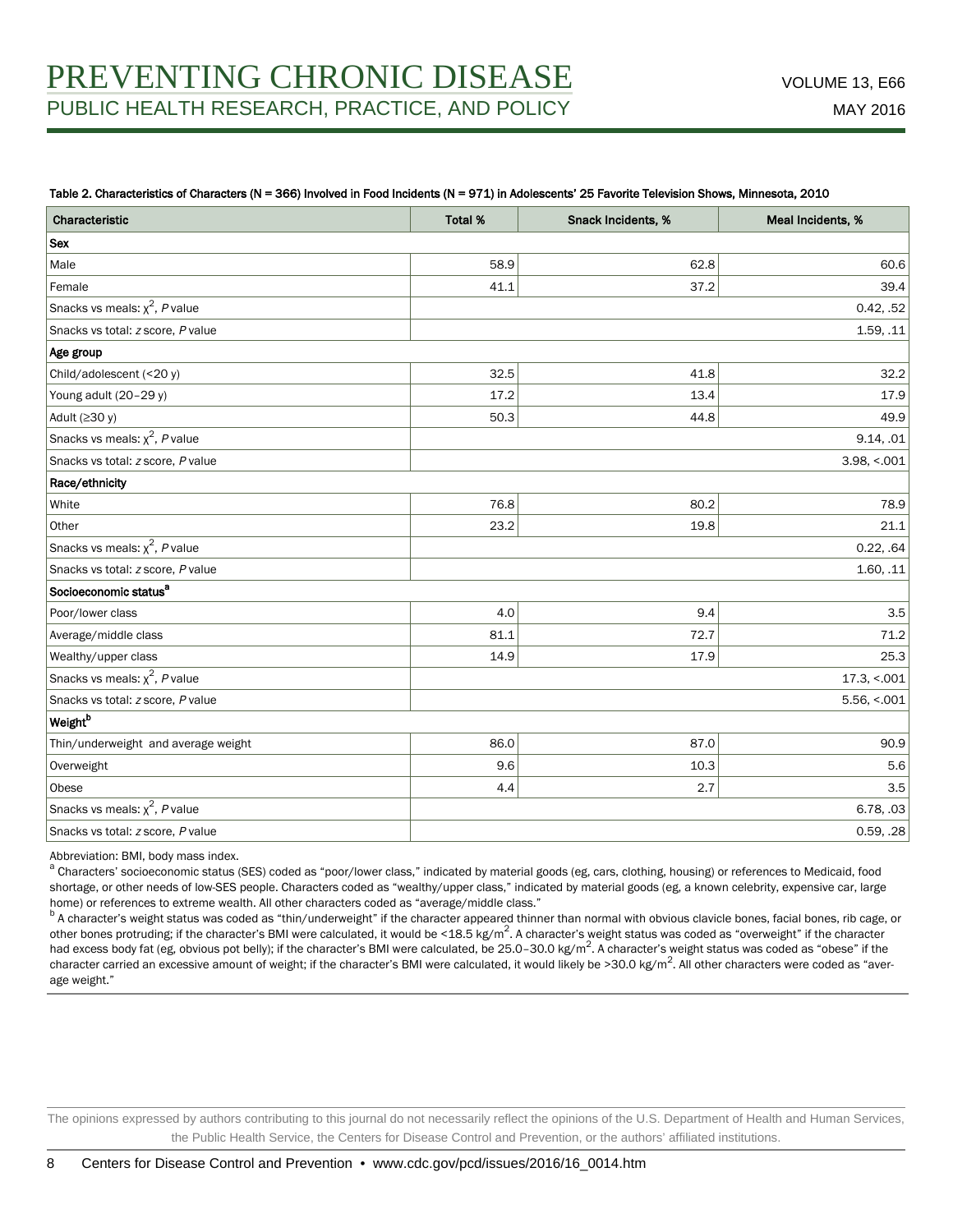#### Table 3. Show Characteristics and Predicted Probabilities of Each Snack Characteristic in Adolescents' 25 Favorite Television Shows, Minnesota, 2010<sup>a</sup>

|                            | <b>Snacks vs Meals</b> | <b>Mostly Unhealthy Snacks</b> | <b>Excessive Consumption of Snacks</b> <sup>b</sup> | <b>Screen Time Use With</b><br><b>Snacks</b> <sup>b</sup> |  |  |  |
|----------------------------|------------------------|--------------------------------|-----------------------------------------------------|-----------------------------------------------------------|--|--|--|
| Characteristic             | %                      |                                |                                                     |                                                           |  |  |  |
| Type                       |                        |                                |                                                     |                                                           |  |  |  |
| Sitcom (n = $12$ )         | $57.5^{\circ}$         | 65.1                           | $2.8^\circ$                                         | 28.5                                                      |  |  |  |
| Cartoon $(n = 4)$          | 29.9 <sup>d</sup>      | 87.2                           | 37.5 <sup>d</sup>                                   | 27.3                                                      |  |  |  |
| Drama $(n = 9)$            | 40.2 <sup>d</sup>      | 71.3                           | 0.0 <sup>c</sup>                                    | 9.4                                                       |  |  |  |
| F statistic, P value       | 4.81, .009             | 1.05, .35                      | 3.28, 05                                            | 0.67, .52                                                 |  |  |  |
| Rating <sup>e</sup>        |                        |                                |                                                     |                                                           |  |  |  |
| Youth (Y or G) ( $n = 5$ ) | $52.4^{c,d}$           | 56.3                           | 22.8                                                | 15.6                                                      |  |  |  |
| General (PG) (n = 8)       | 57.3 <sup>c</sup>      | 75.5                           | 4.1                                                 | 31.6                                                      |  |  |  |
| Mature (14 or MA) (n = 12) | 36.7 <sup>d</sup>      | 71.9                           | 0                                                   | 19.6                                                      |  |  |  |
| F statistic, P value       | 3.29, .04              | 1.48, .23                      | 1.42, .26                                           | 0.57, .57                                                 |  |  |  |

<sup>a</sup> From multilevel regression models, accounting for clustering of incidents within shows.

**b** Of 135 incidents of food consumed on screen.

 $c,d$  Predicted probabilities that share a superscript are not significantly different (P > .05).

e Ratings were ascertained on the basis of information taken from each show's website or the Internet Movie Database website (www.imbd.com) and combined into 3 categories for analysis: "Y or G," youth audience; "PG," general audience; and "14 or MA," older audience.